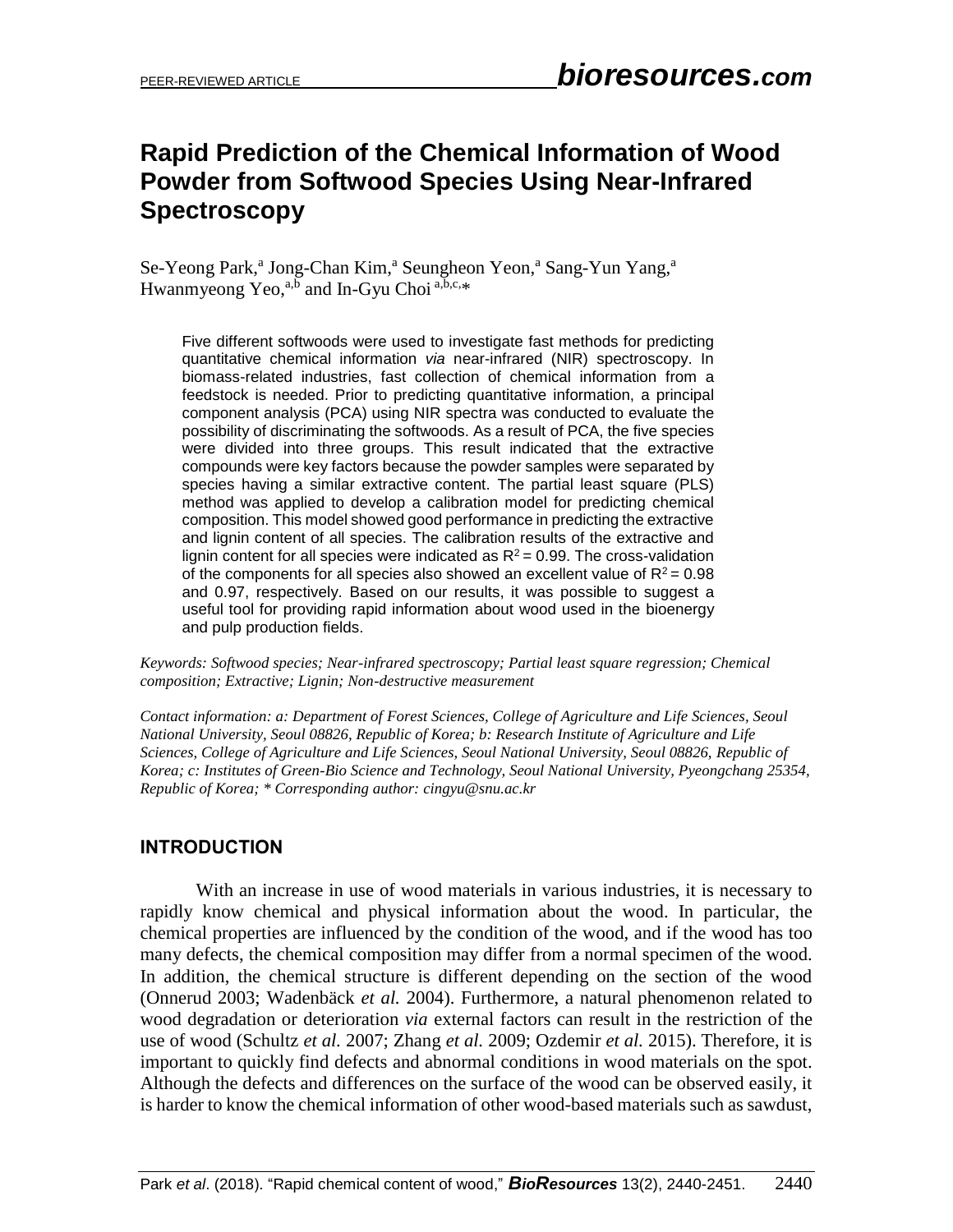chips, and powder, which are not uniform in shape. For this reason, a faster and easier method to determine chemical information of the wood materials is needed.

The traditional wet analysis of wood chemical properties is time-consuming and inefficient; it is typically conducted in a laboratory and is labor intensive. To overcome this inconvenience, spectroscopic techniques such as near-infrared (NIR) and visible infrared have been developed to predict the chemical composition of wood.

Particularly, NIR spectroscopy has been introduced as a promising method for the prediction of wood properties. The technique is a simple task with no chemical destruction and easy preparation of samples (Yeh *et al*. 2004; Schimleck 2008; Xu *et al*. 2013). Many studies have already suggested the use of time-saving analytical models based on NIR spectroscopy. This allows cellulose, lignin, and extractive contents in wood or biomass to be measured automatically (Ishizuka *et al*. 2014; Li *et al*. 2015). It is possible to predict more precise information, such as the syringyl/guaiacyl ratio and the mono-sugar distribution. In addition, other studies have been reported for predicting mechanical properties such as moisture content, density, and air-dried specific gravity (Leblon *et al*. 2013; Yang *et al*. 2017). Such information can improve the efficiency in not only wood industries but also bioenergy-based plant designs (Alves *et al*. 2012; López *et al*. 2017). However, the biomass industry has fewer attempts to apply the NIR system for the rapid prediction of the chemical properties of a wood.

In this study, NIR spectroscopy was employed for collecting the chemical information of five softwoods grown in the Republic of Korea. Characteristically, specimens for the experiment were prepared as powder state to eliminate the influence of the wood direction. Wood samples were used to develop regression models for predicting chemical composition using the partial least square (PLS) technique. The calibration and cross-validation results of the extractive and lignin contents were evaluated. In addition, a principal component analysis (PCA) was tested for the classification of softwood species.

## **EXPERIMENTAL**

#### **Materials**

Larch (*Larix kaempferi*), cedar (*Cryptomeria japonica*), cypress (*Chamaecyparis obtusa*), red pine (*Pinus densiflora*), and Korean pine (*Pinus koraiensis*) were purchased from the National Forestry Cooperative Federation in the Republic of Korea. Lumber pieces from each species were obtained as  $50 \times 100 \times 600$  mm (thickness  $\times$  width  $\times$  length) boards, which were cut into 50 samples. Each sample was stranded five times at 2 mm intervals. A total of 250 sawdust samples were prepared from each species. The sawdust was ground and filtered through a 40 mesh sieve. The ground powder was stored at room temperature in a sealed plastic bag.

#### **Methods**

#### *Near-infrared (NIR) spectrum measurement*

NIR spectra were obtained using a SpectraStar 2600 XL instrument (Unity Scientific, Milford, MA, USA). The 40 mesh size sample was placed in a cup holder with  $100 \times 50$  mm (diameter  $\times$  length), and 12 scans were recorded and averaged from 680 to 2600 nm wavelength at intervals of 1 nm. OMNIC 9.2 software (Thermo Scientific, Waltham, MA, USA) was used for spectra analysis. The spectra analysis was performed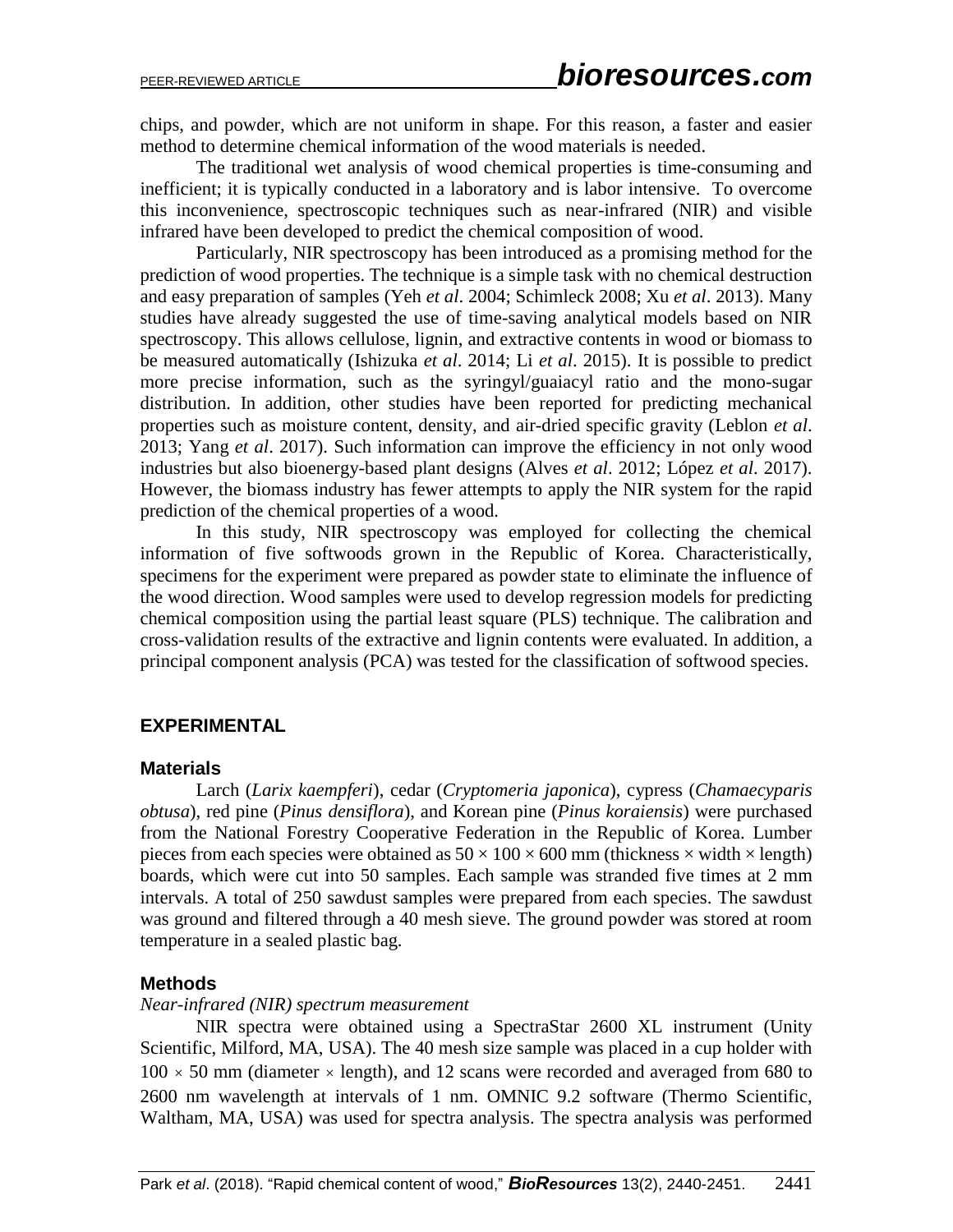with additional data pretreatment, and a Savitsky-Golay 2<sup>nd</sup> derivative (polynomial order: 3, smoothing point: 21) was used to compare the differences more precisely between the wood species.

#### *Selection of representative samples*

A total of 250 samples for each species were prepared to obtain the NIR spectra. However, the chemical analysis of all samples was not possible. Thus, representative samples for each species were selected based on the Mahalanobis distance theory. The Mahalanobis distance in a multidimensional space was introduced to NIR spectroscopy research by Mark and Tunnel (1985). In a principal component space, the standardized Mahalanobis distance is applied to consist of clusters of NIR spectra as well as the selection of calibration samples. The distance is used in two ways: neighborhood H (NH), used when constructing a set of calibration samples, and global H (GH), used when determining the boundaries of the spectral population and the detection of outliers (Shenk and Westerhaus 1991a,b). NH was chosen for this study to select representative samples for further calibration of the set. The NH of larch, cypress, and cedar was set to 1.5, whereas the NH value of red pine and Korean pine was 1.0. A different NH value was applied to the selection step because the number of red and Korean pines was too small to develop the calibration model at 1.5. Therefore, the NH was reset to 1.0 for both pine species. Totally, 150 samples were selected as representatives (Larch: 29, Cypress: 25, Cedar: 26, Red pine: 29, Korean pine: 41).

#### *Chemical composition analysis*

The extractive and lignin contents were analyzed according to the National Renewable Energy Laboratory procedures (Sluiter *et al*. 2005, 2008). An alcohol-benzene (1:2, v/v) solution was used to extract the extractive compounds in woods *via* a Soxhlet extractor at 80 °C for 6 h. The solute was evaporated to remove the solvent. The extractive content was calculated by the oven-dry weight. The lignin content was analyzed *via* the Klason lignin method using 0.3 g of wood powder, which was placed in a flask with 3 mL of 72%  $H_2SO_4$  for 1 h at 30 °C. Next, 84 mL of distilled water was added to the flask, and the hydrolysis reaction was continued at 120  $\degree$ C for 1 h. When the reaction was finished, the solid and liquid fractions were separated using an aspirator. The weight of the solid residue as an acid insoluble lignin was calculated, and the acid hydrolyzed compounds in the liquid fraction (acid-soluble lignin) were measured *via* a UV/Vis spectrometer.

#### *Classification via principal component analysis (PCA)*

The score plot of the first principal component (PC1) and the second principal component (PC2) was based on the PCA, and it was used to observe the clusters in the selected samples. Unscrambler software (CAMO, 9.7, OSLO, Norway) was used for the multicomponent analysis with the PCA. To improve the spectral errors, a data pretreatment was performed using the Savitsky-Golay 2<sup>nd</sup> derivative (polynomial order: 3, smoothing point: 21).

## *Regression model via partial least square (PLS)*

A PLS analysis was employed to develop the prediction models for each species. Prior to model evaluation, preprocessing conditions were set. The standard normal variate (SNV), and a detrend was used to lower the electrical error. In addition, a forward gap  $1<sup>st</sup>$ derivative (gap size  $= 8$ , smoothing  $= 8$ ) was applied. A PLS regression model for the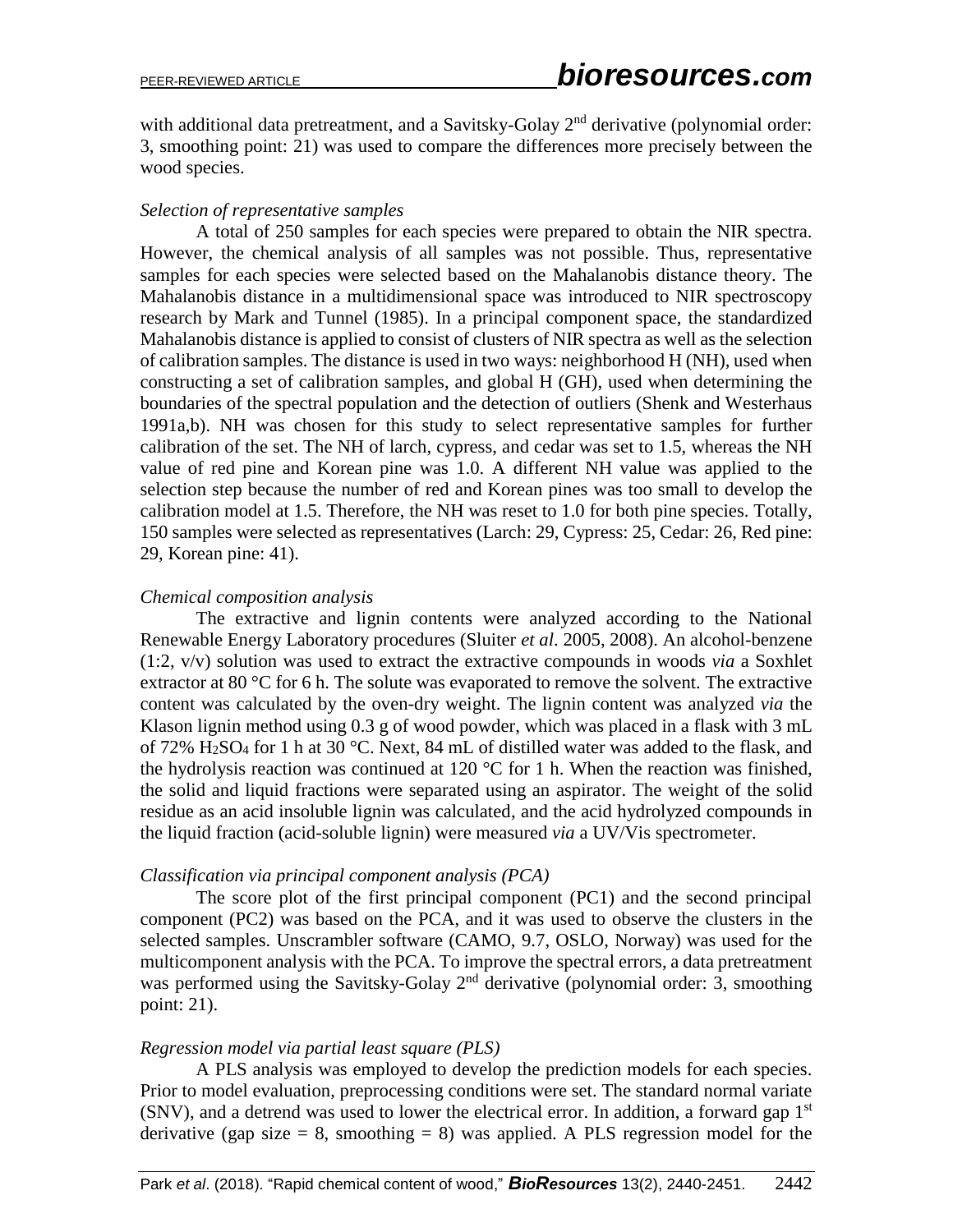extractive and lignin content *via* NIR spectroscopy was calibrated with the preprocessed spectra and the results of the chemical analysis using UCal NIR calibration software (version 3.0, Unity Scientific, Milford, MA, USA). The calibration set and cross-validation were divided into five groups followed by evaluation for each and all species. The model calibration was validated by the coefficient of determination  $(R^2)$ , the root mean square error of calibration (RMSEC), and the root mean square error of cross-validation (RMSECV).

## **RESULTS AND DISCUSSION**

#### **NIR Spectra Analysis**

The five softwood species used in this study are native to a wide range of Korea. There were differences in the chemical composition of each wood, which can be influenced by the environmental conditions, such as moisture and nutrients. The different chemical compositions and contents can be a problem in species identification. The 250 ground samples for each species were collected, and a total of 1,250 spectra reports were obtained. Unlike wood sawdust or lumber, the wood powder used in the study had no effect on the absorbance difference according to the directions for measurement. Fig.1(A) shows the raw spectra of all samples. It was not easy to compare the spectral differences among the five species. It was difficult to interpret the precise spectral information without any preprocessing because the primary and secondary overtones are reflected in the nearinfrared region. Overlapping and broad spectral data was observed. Therefore, a mathematical pretreatment using the Savitsky-Golay 2<sup>nd</sup> derivative was applied to compare the spectra among the five species, and the results are presented in Fig. 1(B). The spectral region ranging from 1600 to 1800 nm is commonly represented as the extractive and lignin band assignment, whereas the 2000 to 2300 nm wavelength is related to the cellulose and hemicellulose bands. The distinct differences at the 1600 to 1800 nm wavelength were attributed to the  $1<sup>st</sup>$  overtone of the C-H bond originated from the  $-CH_2$ ,  $-CH_3$ , and the  $=CH<sub>2</sub>$ , found in aromatic compounds. More specifically, the peak of 1672 and 1685 nm may be originated from the C-H stretch in aromatics (Baillèresa *et al*. 2002; Fujimoto *et al*. 2007; Workman and Weyer 2007; Schwanninger *et al*. 2011). Thus, the five species used in this study exhibited unique patterns, especially in the aromatic compounds, which is a key factor in gathering information for wood discrimination.



**Fig. 1.** NIR spectra of all selected species (A) raw spectra and (B) 2nd derivative spectra depending on species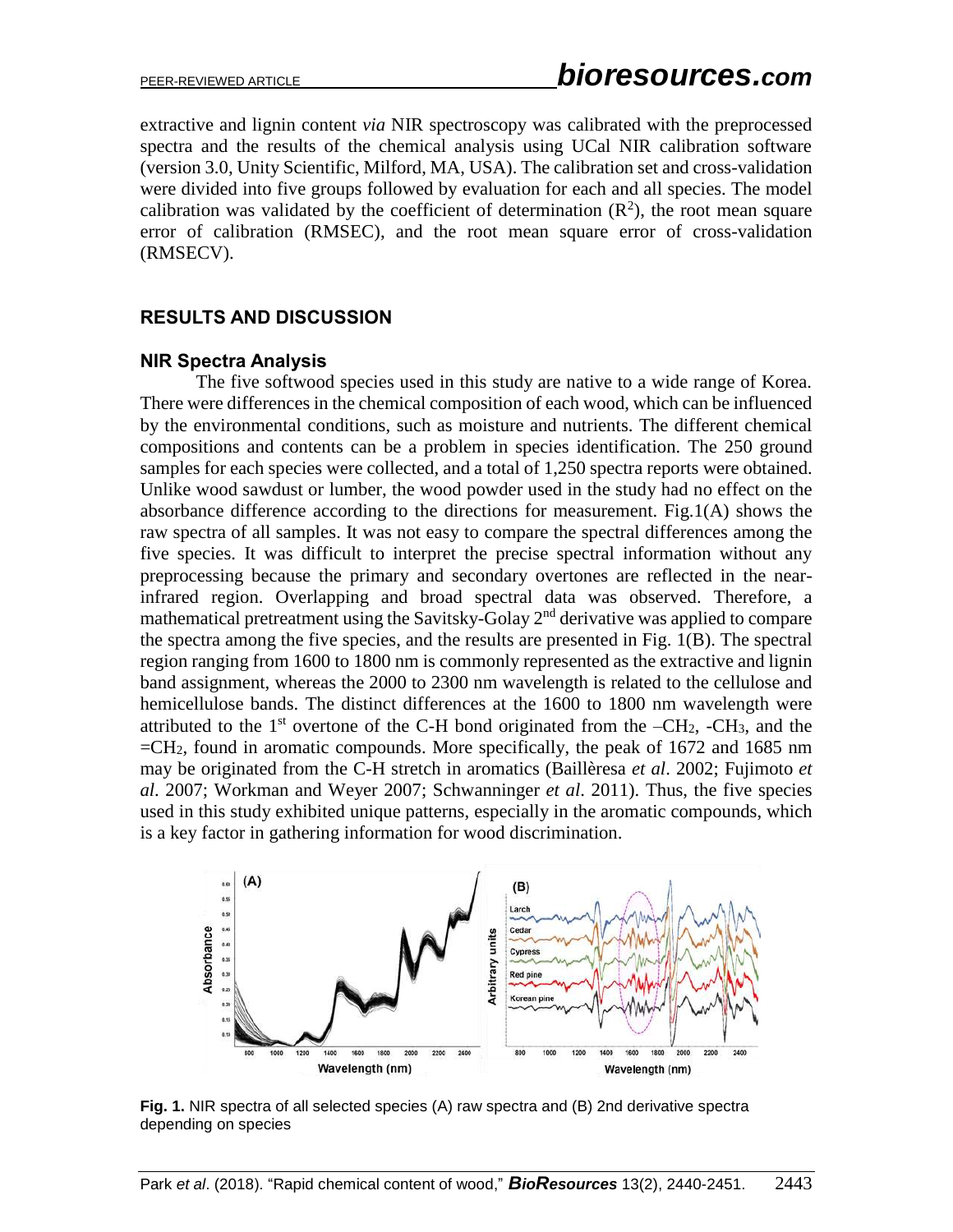## **Chemical Composition of Representative Samples**

Prior to performing the principal component analysis (PCA) for the evaluation of the discriminability of five softwood species, it was necessary to collect the chemical composition of the wood powders. However, it is difficult to analyze all of 1,250 samples. Thus, dozens of samples were selected as representative samples with similar chemical properties for each species. Table 1 summarizes the chemical composition of the selected samples based on the neighborhood distance. In larch, the content of the extractives was 1.6 to 5.5%, and the lignin content was 23.3 to 29.7%. The contents of the extractives and lignin were similar in cedar and cypress. In particular, the lignin contents of cedar and cypress were higher than other species. Previous research noted similar results using the same species (Japanese cedar and Japanese cypress) collected in the Japanese Archipelago (Ishizuka *et al*. 2014). The extractive content of red pine ranged from 3.9 to 18.3%, and that of Korean pine was between 3.3 and 22.7%. Both pine species belong to the same *Pinus* family and are known to accumulate large amount of resin (Ekeberg *et al*. 2006; Kim *et al*. 2010). They showed a broad range of extractive content.

**Table 1.** Summary of Extractive and Lignin Contents in Selected Samples for Each Species

| Species     | NH* | Number of<br>Selected<br>Samples | Extractive (%) |      |      | Lignin (%) |      |      |
|-------------|-----|----------------------------------|----------------|------|------|------------|------|------|
|             |     |                                  | Min.           | Max. | Std. | Min.       | Max. | Std. |
| Larch       | 1.5 | 29                               | 1.6            | 6.6  | 5.48 | 23.3       | 29.7 | 1.62 |
| Cedar       | 1.5 | 25                               | 0.7            | 7.1  | 1.71 | 30.3       | 36.8 | 1.98 |
| Cypress     | 1.5 | 26                               | 1.3            | 6.2  | 1.31 | 29.8       | 36.7 | 1.56 |
| Red pine    | 1.0 | 29                               | 3.9            | 18.3 | 5.48 | 23.1       | 32.8 | 1.62 |
| Korean pine | 1.0 | 41                               | 3.3            | 22.7 | 3.57 | 22.0       | 28.4 | 2.39 |
| Total       |     | 150                              |                |      |      |            |      |      |

\*NH: Neighborhood distance

## **Wood Classification via PCA**

The PCA for the selected 150 samples was performed using the raw spectra data. If the score plot are scattered clearly by the different wood species, it would be better to differentiate them by each species. As shown in Fig. 2(A), the species boundary was not clear based on PC1 (86%) and PC2 (10%), except for the larch. Additional preprocessing was applied to eliminate errors that occur during the acquisition of NIR spectra, and mathematical processing was performed. In the NIR absorbance region, sharp peaks appeared at 1380 to 1480 nm and 1830 to 1950 nm, which were originated from the measurement limit of instrumentation and moisture (Fig. 1(B)). Therefore, the spectra with the  $2<sup>nd</sup>$  derivative pretreatment was processed by eliminating the two regions additionally for a precise comparison. After preprocessing, a cluster formation in the PCA plot was clearly observed as shown in Fig. 2(B). This means that it is important to establish a specific spectral region that is attributed to the wood components. Finally, the cluster was divided into three groups (1 group: larch; 2 group: cedar and cypress; 3 group: red pine and Korean pine). Meanwhile, Fig. 2(C) shows the comparison between the PC1 loading value and the spectra with the  $2<sup>nd</sup>$  derivative treatment for all selected species. The black line indicates the loading value, while the color lines are the spectra with the  $2<sup>nd</sup>$  derivative.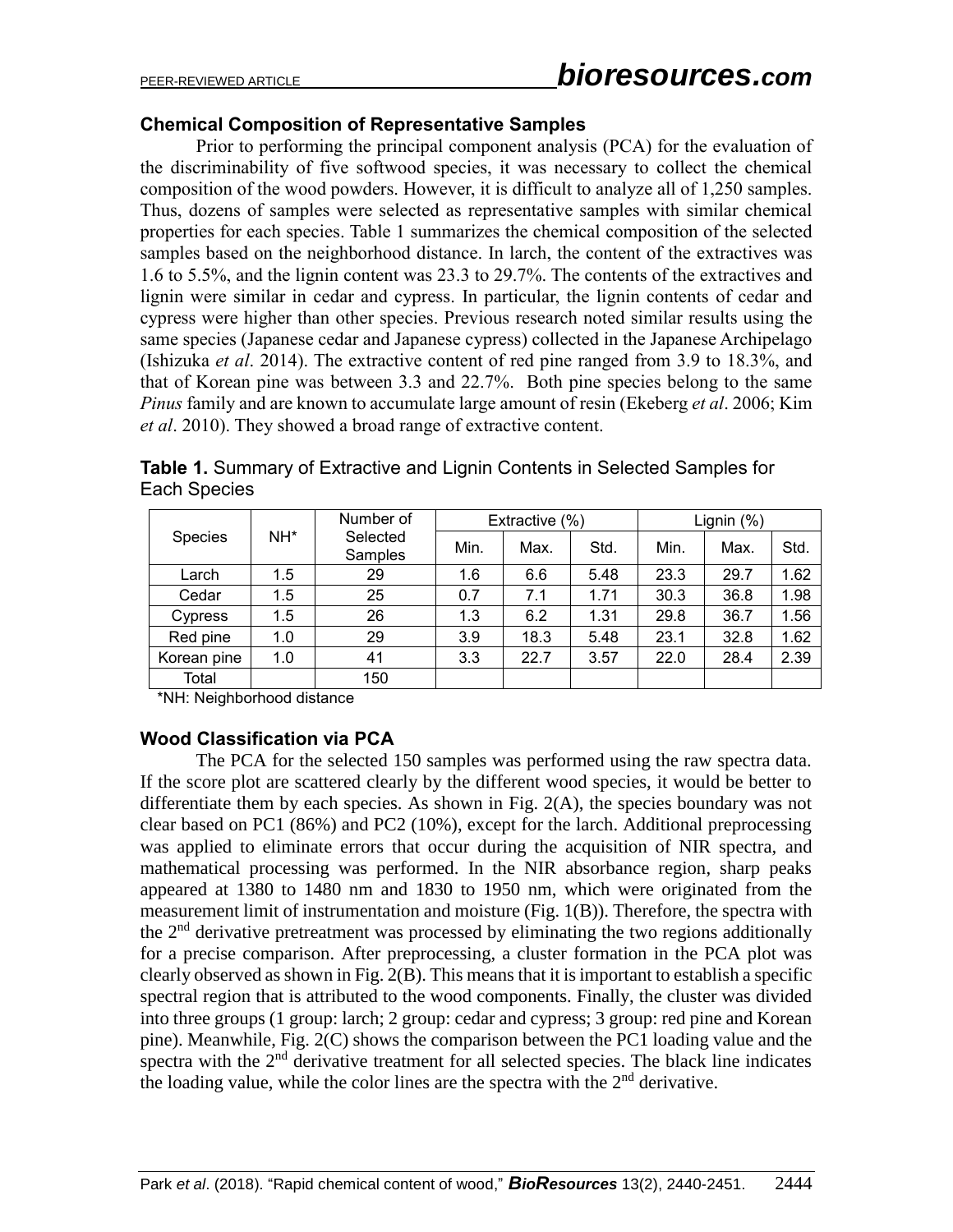

**Fig. 2.** PCA analysis score plots based on NIR spectra and its loading; A: raw spectra, B: 2<sup>nd</sup> derivative spectra with removing the measurement limit of the instrumentation and the moisture, C: PC1-loading

Loading refers to the degree of difference between the spectra, and intensive peaks at specific regions mean the presence of the big difference. The spectral pattern in the loading value was similar to the peaks in the spectra with the  $2<sup>nd</sup>$  derivative. The spectral changes at 1600 to 1800 nm can be explained by the C-H bonds (-CH<sub>3</sub> and -CH) attributed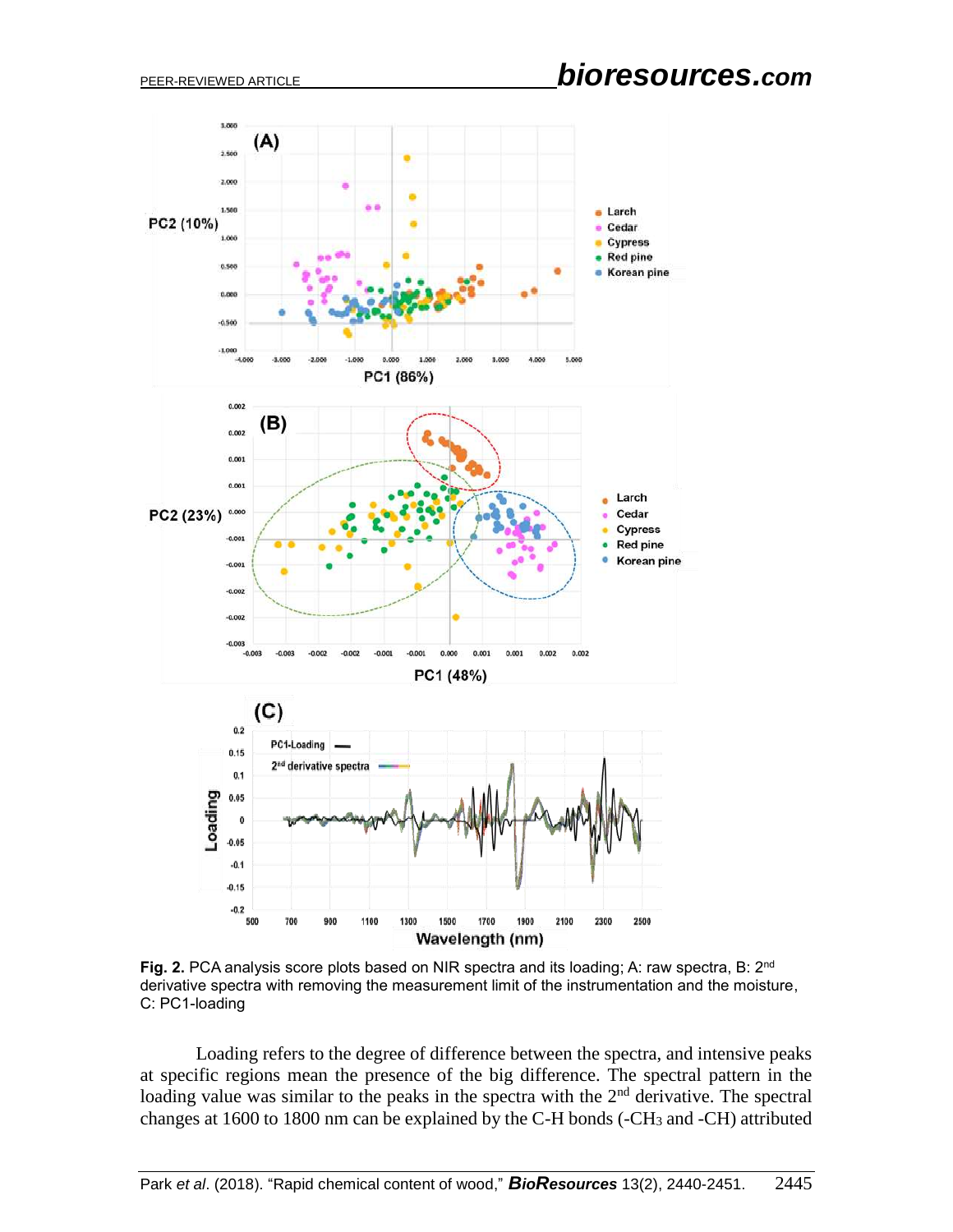to the aromatic compounds such as the extractives and lignin. In addition, the spectral changes in the 2100 to 2400 nm region appear due to the difference in absorptions by the cellulose and hemicellulose C-H bonds (-CH<sup>2</sup> and CH). These results indicated that there are structural differences among each species although they were softwood species with similar wood components.

## **Prediction of Chemical Composition via PLS Model**

The development of calibration model was conducted *via* a PLS method for the prediction of the chemical composition of the five species. For the development of the calibration formula using NIR spectra, SNV, detrend, the forward gap, and the 1<sup>st</sup> derivative were applied as a mathematical preprocessing. The predicted chemical components *via* NIR spectra and wet chemistry measurements were generated by the PLS regression procedure and shown in Fig. 3. Several previous papers mentioned that separating the specific spectrum range improved the calibration performance because it was more effective for good calibration results (He and Hu 2013; Zhou *et al*. 2015; Yang *et al*. 2016). In our study, the full spectral range was applied to develop the calibration model, considering the measurement limit of the instrumentation and the moisture. The correlation was high between the predicted and measured chemical contents, demonstrating the feasibility of the PLS regression in predicting the chemical composition of the five softwood species.

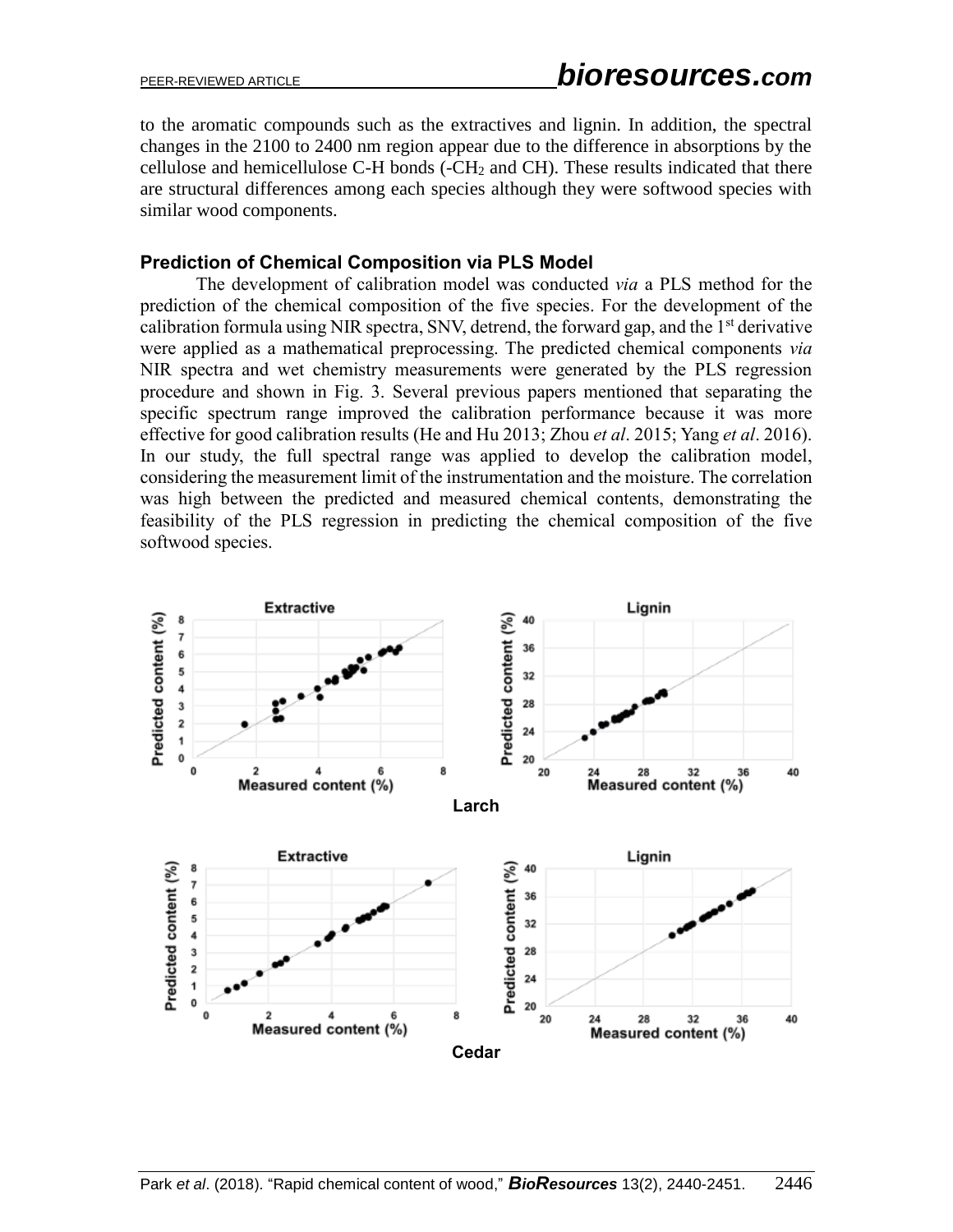PEER-REVIEWED ARTICLE *bioresources.com*

![](_page_7_Figure_2.jpeg)

**Fig. 3.** PLS calibration results of extractive and lignin contents of larch, cedar, cypress, red pine, Korean pine and all species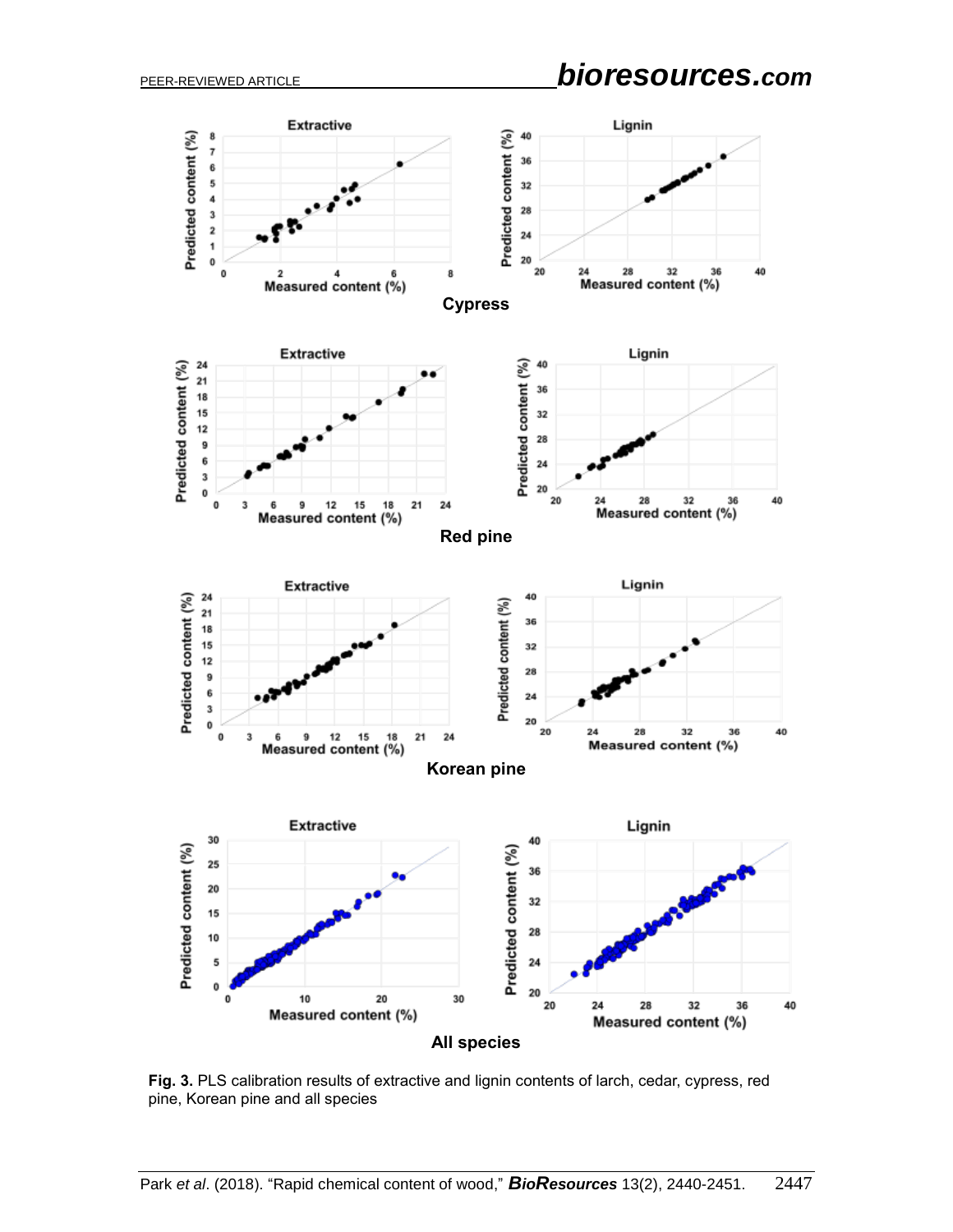Results of the calibration and validation models for the quantitative compositional analysis of both each and all species are shown in Table 2. Specifically, each species showed the calibration results for the extractive content with a  $R^2$  of more than 0.94 of and a RMSEC of less than 0.48. For lignin, the calibration results were obtained with a  $\mathbb{R}^2$ greater than 0.97 and a RMSEC less than 0.43. The cross-validation results of the extractives also showed good prediction performance for each species, although larch indicated a relatively lower value with  $R^2 = 0.78$  when compared to other species. The  $R^2$ was 0.93 for cedar, 0.86 for cypress, 0.98 for red pine, and 0.97 for Korean pine, respectively. The detailed RMSECV values of the extractive contents for each species are presented in Table 2. For the lignin after cross-validation, the  $R^2$  was shown as 0.92 for larch, 0.88 for cedar, 0.91 for cypress, 0.91 for red pine and 0.89 for Korean pine. All selected samples regardless of the species showed an excellent performance in the crossvalidation as well as the calibration results with a  $R^2 = 0.99$  for both the extractives and lignin. As a result, it is expected that the prediction of the extractive and lignin contents of each and all species used in our study will perform well.

|             | Number of           |             | Calibration  |                  | Validation    |                  |  |
|-------------|---------------------|-------------|--------------|------------------|---------------|------------------|--|
| Species     | Selected<br>Samples | Constituent | <b>RMSEC</b> | $\overline{R}^2$ | <b>RMSECV</b> | $\overline{R}^2$ |  |
| Larch       | 29                  | Extractive  | 0.2639       | 0.9586           | 0.5855        | 0.7765           |  |
|             |                     | Lignin      | 0.1869       | 0.9894           | 0.4751        | 0.9187           |  |
| Cedar       | 25                  | Extractive  | 0.0493       | 0.9992           | 0.4395        | 0.9263           |  |
|             |                     | Lignin      | 0.0403       | 0.9996           | 0.6475        | 0.8820           |  |
| Cypress     | 26                  | Extractive  | 0.3308       | 0.9364           | 0.4059        | 0.8600           |  |
|             |                     | Lignin      | 0.0605       | 0.9984           | 0.4502        | 0.9047           |  |
| Red pine    | 29                  | Extractive  | 0.4139       | 0.9947           | 0.5422        | 0.9778           |  |
|             |                     | Lignin      | 0.2847       | 0.9692           | 0.4588        | 0.9085           |  |
| Korean pine | 41                  | Extractive  | 0.4769       | 0.9821           | 0.6156        | 0.9646           |  |
|             |                     | Lignin      | 0.4304       | 0.9675           | 0.6855        | 0.8904           |  |
| All species | 150                 | Extractive  | 0.4639       | 0.9899           | 0.6255        | 0.9801           |  |
|             |                     | Lignin      | 0.4330       | 0.9864           | 0.5990        | 0.9722           |  |

**Table 2.** Calibration and Validation Indices for Prediction of Extractive and Lignin Contents Using NIR Spectra

# **CONCLUSIONS**

- 1. The five softwood species used in this study had a significantly different content of extractives and lignin. In particular, the red pine and Korean pine showed the highest amount of extractive content and their maximum contents were shown as 18.3% and 22.7, respectively.
- 2. The possibility of classification of five softwoods *via* PCA was evaluated, indicating that the three groups were divided depending on their chemical properties (larch / cedar and cypress / red pine and Korean pine). However, it was difficult to classify each species clearly because some species had similar chemical structures. Therefore, more detailed research should be performed to identify unique information for each species.
- 3. As a result of the PLS analysis, it was possible to demonstrate the good performance on the prediction of the quantitative information for all species. To sum up, the  $\mathbb{R}^2$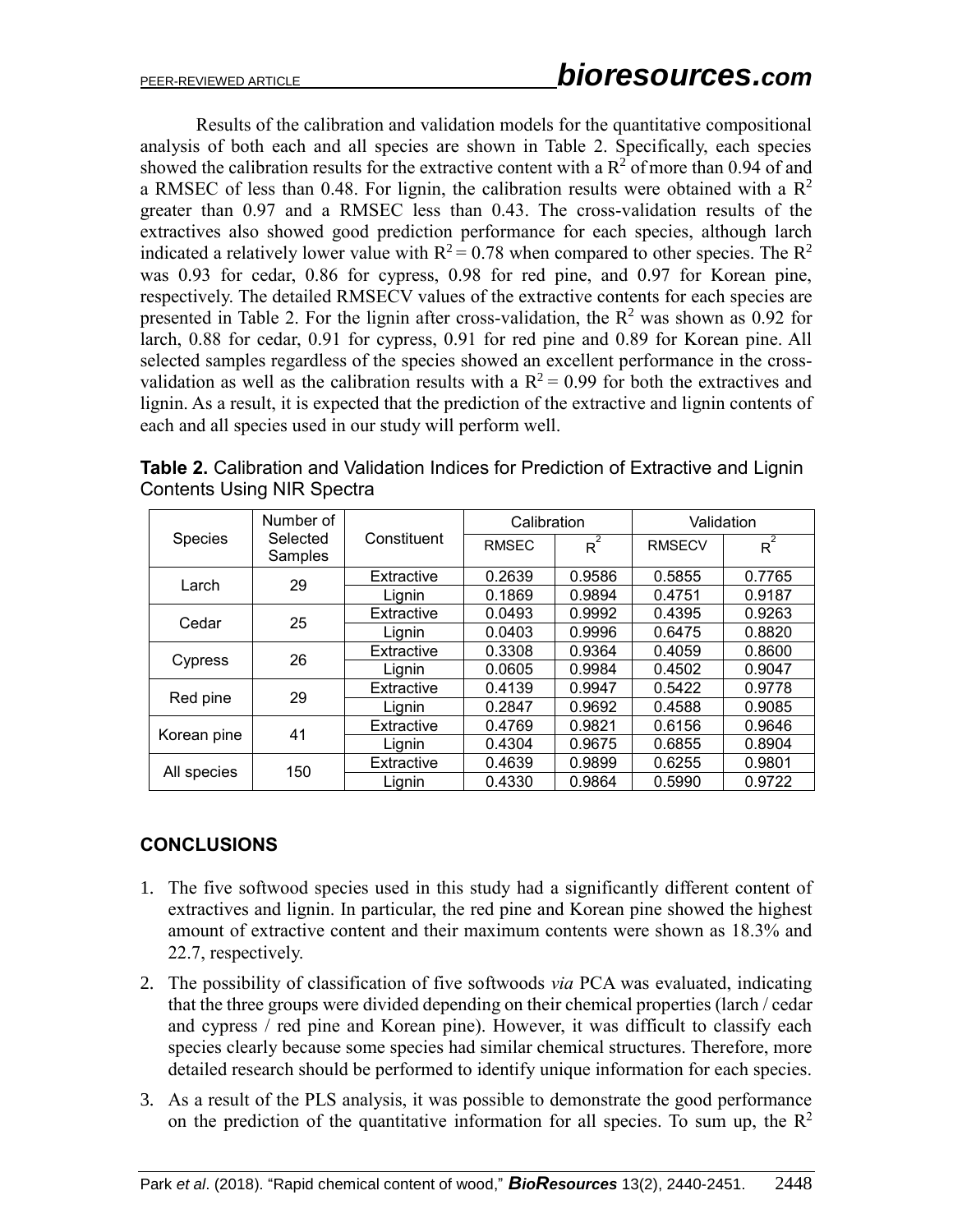values of the extractives and lignin in the cross-validation were shown as 0.98 and 0.97. These results showed the feasibility of a rapid prediction system *via* NIR, and thus they will be helpful for providing wood chemical information as a feedstock in various industries such as bioenergy as well as pulp and paper sciences.

## **ACKNOWLEDGEMENTS**

This research was financially supported by the Forest Science and Technology Projects (Project No. 2016009C10-1719-AB01) and funded by the Korea Forest Service.

# **REFERENCES CITED**

- Alves, A., Simões, R., Santos, C., Potts, B., Rodrigues, J., and Schwanninger, M. (2012). "Determination of *Eucalyptus globulus* wood extractives content by near infraredbased partial least squares regression models: Comparison between extraction procedures," *Journal of Near Infrared Spectroscopy* 20(2), 275. DOI: 10.1255/jnirs.987
- Baillèresa, H., Davrieuxa, F., and Ham-Pichavantb, F. (2002). "Near infrared analysis as a tool for rapid screening of some major wood characteristics in a eucalyptus breeding program," *Annals of Forest Science* 59(5-6), 479-490. DOI: 10.1051/forest:2002032
- Ekeberg, D., Flaete, P. O., Eikenes, M., Fongen, M., and Naess-Andresen, C. F. (2006). "Qualitative and quantitative determination of extractives in heartwood of Scots pine (*Pinus sylvestris L*.) by gas chromatography," *Journal of Chromatography A*, 1109(2), 267-72. DOI: 10.1016/j.chroma.2006.01.027
- Fujimoto, T., Yamamoto, H., and Tsuchikawa, S. (2007). "Estimation of wood stiffness and strength properties of hybrid larch by near-infrared spectroscopy," *Applied Spectroscopy* 61(8), 882-888. DOI: 10.1366/000370207781540150
- He, W., and Hu, H. (2013). "Rapid prediction of different wood species extractives and lignin content using near infrared spectroscopy," *Journal of Wood Chemistry and Technology* 33(1), 52-64. DOI: 10.1080/02773813.2012.731463
- Ishizuka, S., Sakai, Y., and Tanaka-Oda, A. (2014). "Quantifying lignin and holocellulose content in coniferous decayed wood using near-infrared reflectance spectroscopy," *Journal of Forest Research* 19(1), 233-237. DOI: 10.1007/s10310- 012-0386-6
- Kim, N. Y., Jang, M. K., Lee, D. G., Yu, K. H., Jang, H. Kim, M., Kim, S. G., Yoo, B. H., and Lee, S. H. (2010). "Comparison of methods for proanthocyanidin extraction from pine (*Pinus densiflora*) needles and biological activities of the extracts," *Nutrition Research and Practice* 4(1), 16-22. DOI: 10.4162/nrp.2010.4.1.16
- Leblon, B., Adedipe, O., Hans, G., Haddadi, A., Tsuchikawa, S., Burger, J., Stirling, R., Pirouz, Z., Groves, K., Nader, J., and LaRocque, A. (2013). "A review of nearinfrared spectroscopy for monitoring moisture content and density of solid wood," *The Forestry Chronicle* 89(5), 595-606. DOI: 10.5558/tfc2013-111
- Li, X., Sun, C., Zhou, B., and He, Y. (2015). "Determination of hemicellulose, cellulose and lignin in moso bamboo by near infrared spectroscopy," *Scientific Reports* 5(2015), 17210. DOI: 10.1038/srep17210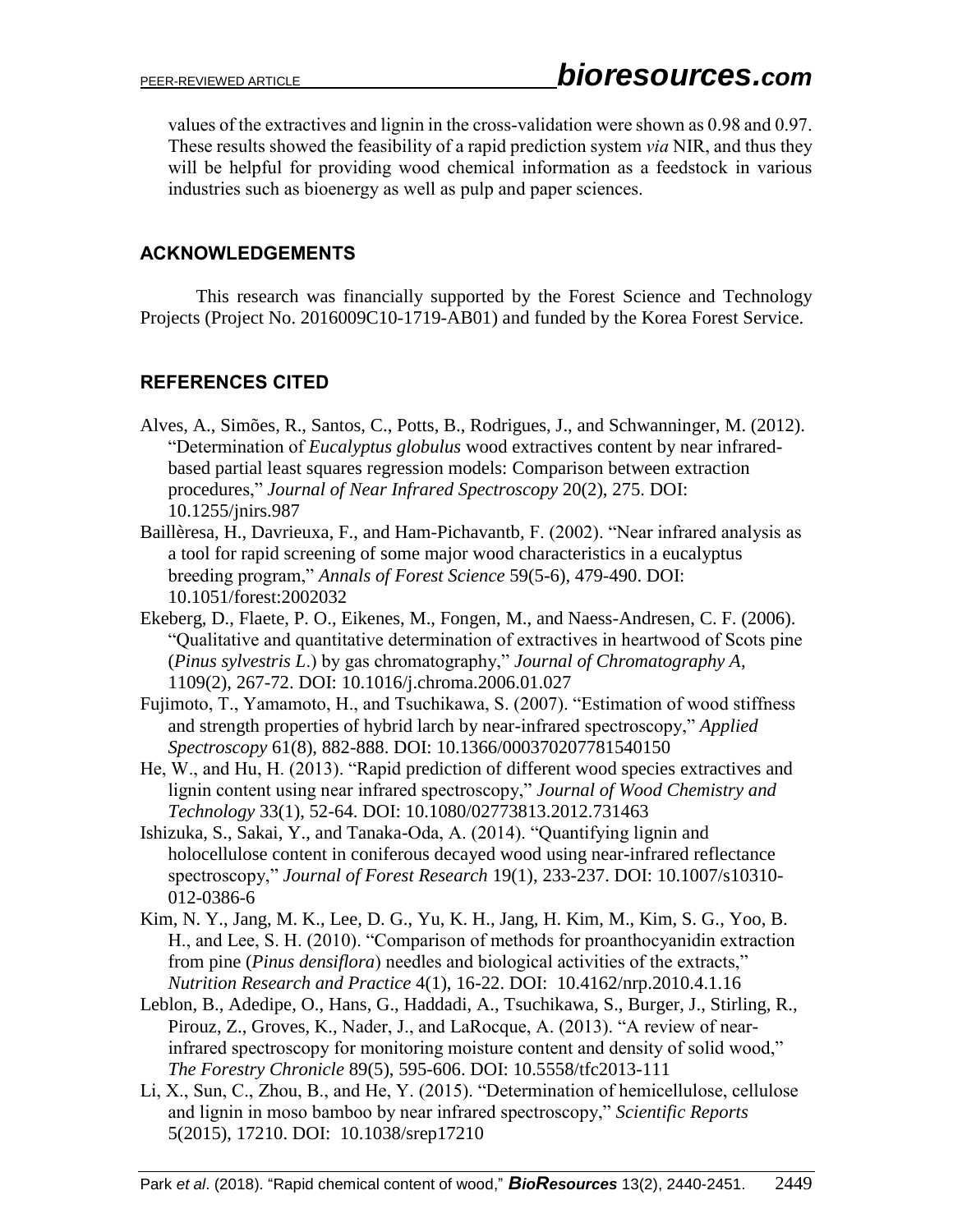- López, M.G., García-González, A.S., and Franco-Robles, E. (2017). "Carbohydrate analysis by NIRS-Chemometrics," in: *Developments in Near-Infrared Spectroscopy*, K. G. Kyprianidis and J. Skvaril (ed.), InTech, London, UK. DOI: 10.5772/67208
- Mark, H., and Tunnel, D. (1985). "Qualitative Near-infrared reflectance analysis using Mahalanobis distances," *Analytical Chemistry* 57 (7) (1985) 1449-1456. DOI: 10.1021/ac00284a061
- Onnerud, H. (2003). "Lignin structures in normal and compression wood. Evaluation by thioacidolysis using ethanethiol and methanethiol," *Holzforschung* 57(4), 377-384. DOI: 10.1515/HF.2003.056
- Ozdemir, T., Temiz, A., and Aydin, I. (2015). "Effect of wood preservatives on surface properties of coated wood," *Advances in Materials Science and Engineering* 2015(1), 1-6. DOI: [10.1155/2015/631835](http://dx.doi.org/10.1155/2015/631835)
- Schimleck, L. R. (2008). "Near-infrared spectroscopy: A rapid non-destructive method for measuring wood properties and its application to tree breeding," *New Zealand Journal of Forestry Science* 38(1), 14-35.
- Schultz, T. P., Nicholas, D. D., and Preston, A. F. (2007). "A brief review of the past, present and future of wood preservation," *Pest Management Science* 63(8), 784-788. DOI: 10.1002/ps.1386
- Schwanninger, M., Rodrigues, J., and Fackler, K. (2011). "A review of band assignments in near infrared spectra of wood and wood components," *Journal of Near Infrared Spectroscopy* 19(5), 287. DOI: 10.1255/jnirs.955
- Shenk, J. S., and Westerhaus, M. O. (1991a). "Population definition, sample selection, and calibration procedures for near infrared reflectance spectroscopy," *Crop Sciences* 31(2), 469-474. DOI: 10.2135/cropsci1991.0011183X003100020049x
- Shenk, J. S., and Westerhaus, M. O. (1991b). "Population structuring of near infrared spectra and modified partial least squares regression," *Crop Sciences* 31(6), 1548- 1555. DOI: 10.2135/cropsci1991.0011183X003100060034x
- Sluiter, A., Ruiz, R., Scarlata, C., Sluiter, J., and Templeton, D. (2005). *Determination of Extractives in Biomass. Laboratory Analytical Procedure* (NREL/TP-510-42619), National Renewable Energy Laboratory, Golden, CO.
- Sluiter, A., Hames, B., Ruiz, R., Scarlata, C., Sluiter, J., Templeton, D., and Crocker, D. (2008). *Determination of Structural Carbohydrates and Lignin in Biomass, Laboratory Analytical Procedure* (NREL/TP-510-42618), National Renewable Energy Laboratory, Golden, CO.
- Wadenbäck, J., Clapham, D., Gellerstedt, G, and von Arnold, S. (2004). "Variation in content and composition of lignin in young wood of Norway spruce," *Holzforschung* 58(2), 107-115. DOI: 10.1515/HF.2004.015
- Workman, J., and Weyer, L. (2007). *Practical Guide to Interpretive Near-infrared Spectroscopy*, CRC Press, Boca Raton, FL, USA.
- Xu, F., Yu, J., Tesso, T., Dowell, F., and Wang, D. (2013). "Qualitative and quantitative analysis of lignocellulosic biomass using infrared techniques: A mini-review," *Applied Energy* 104, 801-809. DOI: 10.1016/j.apenergy.2012.12.019
- Yang, S. Y., Park, Y., Chung, H., Kim, H., Park, S. Y., Choi, I. G., Kwon, O., Cho, K. C., and Yeo, H. (2017). "Partial least squares analysis on near-infrared absorbance spectra by air-dried specific gravity of major domestic softwood species," *Jounral of Korean Wood Science and Technology* 45(4), 399-408. DOI: 10.5658/WOOD.2017.45.4.399
- Yang, Z., Li, K., Zhang, M., Xin, D., and Zhang, J. (2016). "Rapid determination of

Park *et al*. (2018). "Rapid chemical content of wood," *BioResources* 13(2), 2440-2451. 2450